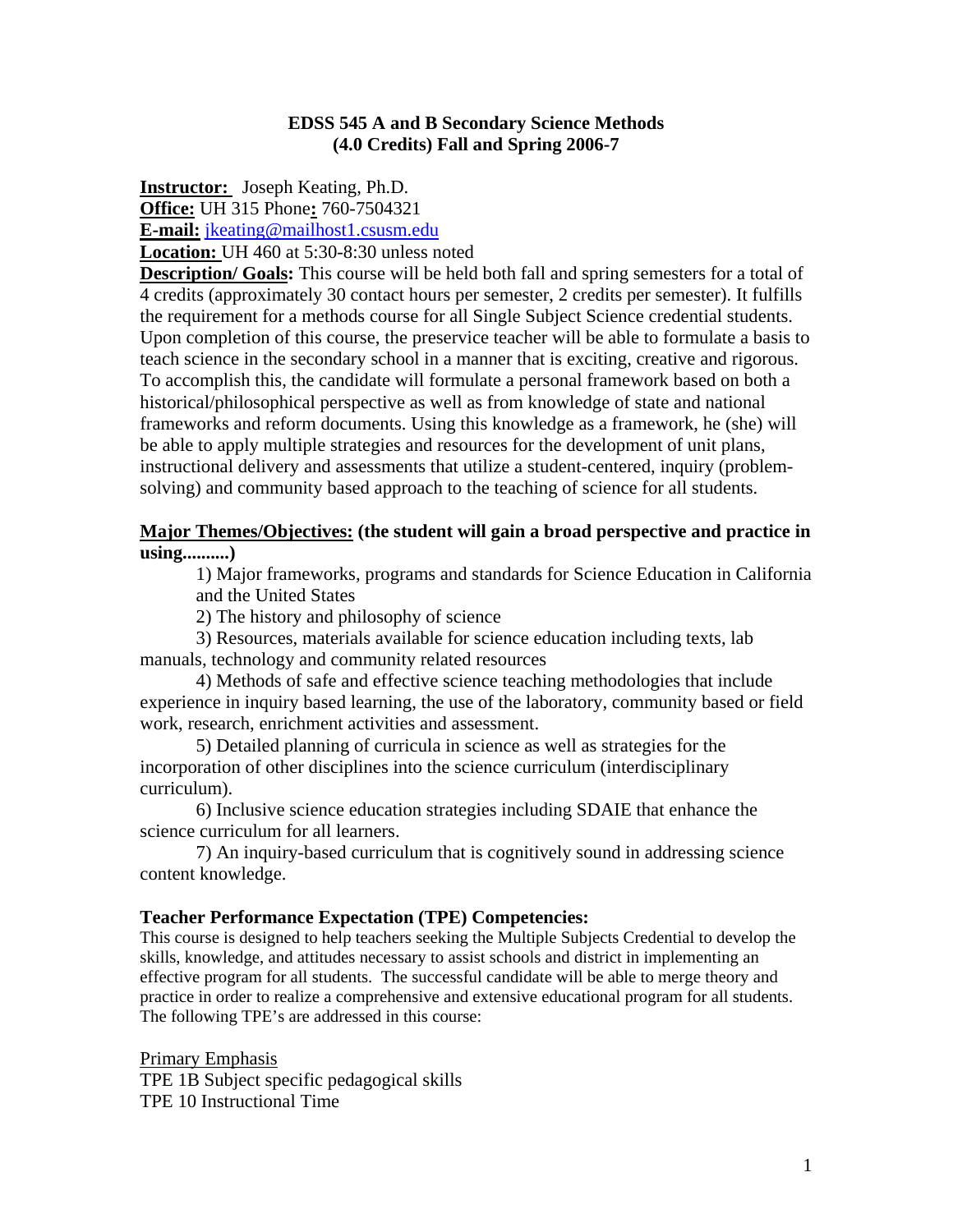## **Required Texts:**

Science Instruction in the Middle and High School (Chiappetta and Koballa) (2006 Sixth Edition)

Use of Discrepant Events for K-12 Science Teachers (Aztec Press, Keating) California Frameworks in Science (State Dept of Education) under:

http://www.cde.ca.gov/cdepress/catalog/curriculum.html (see free downloads)

Inclusion of All Students (Choate) Used in other courses already

## **Optional Texts:**

The Demon Haunted World (Sagan)

The Structure of Scientific Revolutions (Kuhn)

California Safety Manual in Science (State Dept. of Education)

**Schedule: Classes will consist of formal class meetings, field trips, video conferences and independent study totaling approximately 20 seminars @ 10 seminars per semester @ 3.0 hrs.each from 5:30-8:30** 

## **Attendance and Punctuality:**

Both are essential to completing all work satisfactorily. Only 50% of the potential value for an assignment can be credited as makeup for an assignment that is due and reviewed in a class that was incomplete or missing (or not attended by the student). Two absences in one semester can result in a minimum of one grade lower. Three absences can result in a non-passing grade (unless there are extenuating circumstances). Late arrivals will be penalized at the discretion of the instructor.

### **\*=Assignment/Reading due**

## **Fall Semester EDSS 545 A:**

#1 September 11 (Monday )

- \***Read syllabus and ask questions**
- Class introductions
- Introduction to discrepant event (DE) model through presentation "Mystery Box"
- **Next time**: (to be discussed in class); 1) format procedure for Reading Logs for text reading assignments: 2) sign up for dates for DE (pairs); 3) Science Frameworks jigsaw assignment; 4) readings from Text (Ch 1 and 2) (see above Reading logs)

#2 September 18 (Monday)

- **\*Science Frameworks and Standards Jigsaw Assignment**\* **#3 a-c**
- • **\*Discrepant Events (two pairs present) #6 a-b**
- **\* Discussion of Readings/Reading Logs in Text Ch 1-2**
- **Next time:** Read and prepare reading logs for Ch 3 and Ch 4

#3 September 20 (Wednesday)

• **\*Discrepant Events (two pairs) #6 a-b**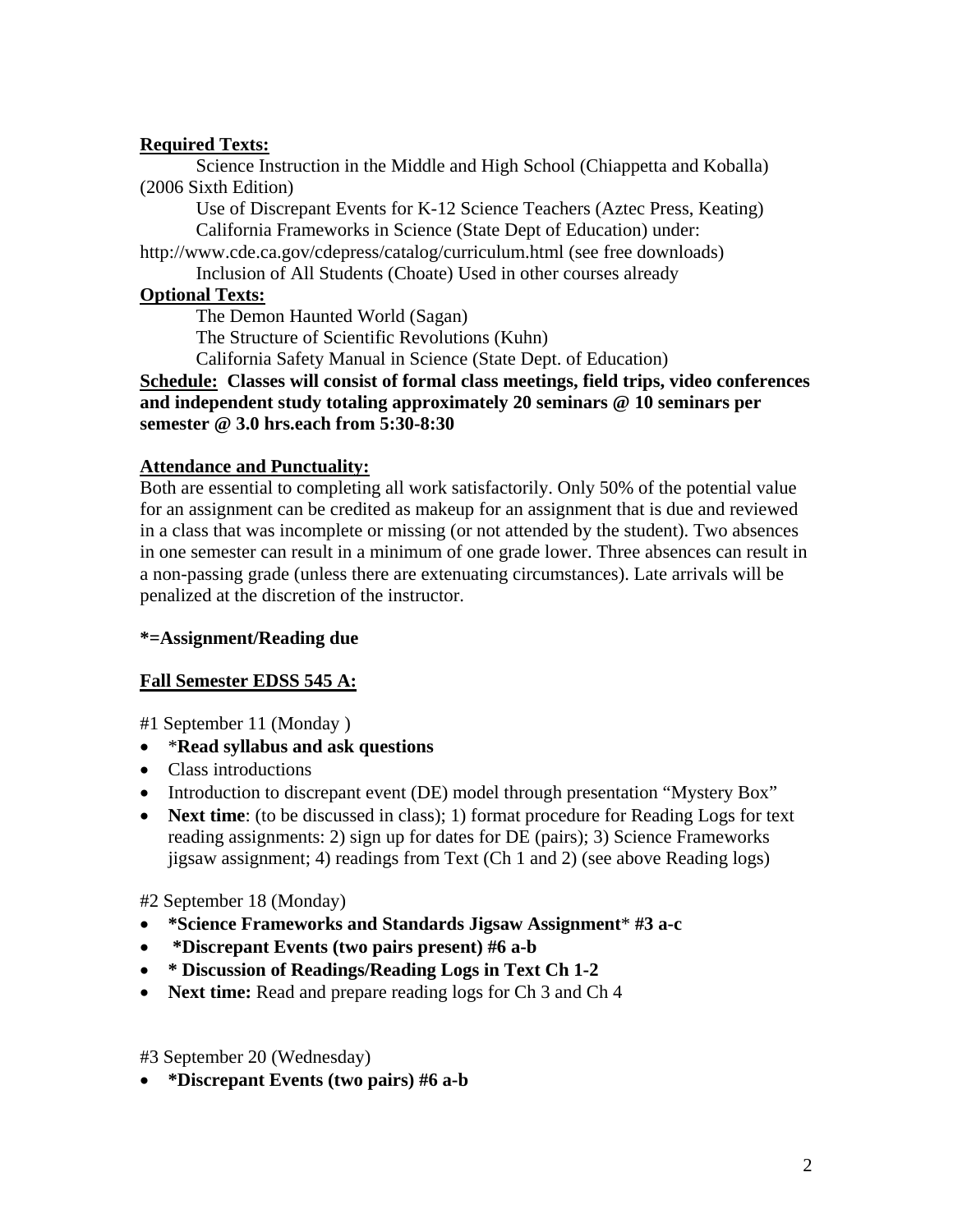- **\*The use of Inquiry Based/Open ended vs. Closed ended science lab experiments "Paper Towel Experiment" (in class)**
- **\* Discussion of Readings/Reading logs in Text** (Chap 3-4 due)\* **#2**
- **Next time:** Reading logs for Ch and Ch

#4 October 2 (Monday) **Video Conference in UH 460** 

- **\*Discrepant event presentations (two pairs)\* #6 a-b**
- Discussion of assignment requirements for science teaching observation sheet and science safety issues with master teacher
- **\* Discussion of Readings/Reading logs for** (Ch \_ and Ch \_)\* **#2**
- **Next time:** (October 30 Class # 6): Reading logs for Ch\_ and Ch\_

#5 October 16 or whenever scheduled by you. **No formal meeting**: **Independent Study**  To be completed before class #10 during this semester

 **Assignment #12:** attend a science related informal or formal event or presentation equivalent in time and effort to one class session (3 hrs). This could be a field trip, museum, lecture or some other equivalent experience that will assist you either directly or indirectly in becoming a science teacher. Your choice!! To complete this requirement: 1) complete a one-page summary with applications to teaching; 2) send by email to all of us; 3) do a 1-2 minute presentation to the class during class #10. The report and oral presentation should include a summary of what you learned and implications for your own teaching.

**#6** October 30 (Monday) **Video Conference in UH 460** 

- **\*Discrepant event presentations (two pairs)\* #6 a-b**
- **\* Discussion of Readings/Reading logs for** (Ch \_ and Ch \_)\* **#2**
- Discuss use of Case Study Model for Assignment #15
- **Next times:** Go over assignments for next four classes: 1) WAP Field Trip #13,

 2) Science safety manual and Flinn safety manual and Ch 14 Science Safety (read/notes/questions) development of Plan for Science Safety assignment #16; 3) observation of science teacher assignment #9a which also includes discussion of safety issues with master teacher assignment #9b; 4) Prepare a Case Study Model (Assignment #15) for some issue(s) during beginning student teaching

#7 November 20 (Monday)

- **Discussion of individual Case Study Models/ Proposed Action Plans for Student teaching issues (Assignment #15)**
- **\*Discrepant event presentations (two pairs)\* #6 a-b**
- **\* Discussion of Teacher Observation Assignment #9a**
- Discussion/Preparation for WAP field trip/ visit WAP Web page
- **Next time:** Visit web page prior to field trip. Meet at WAP at 8:45 for field trip. Bring notebooks, cameras etc.

#8-9 December 2 (Saturday 9-3 at Wild Animal Park) Assignment #13

• Resources available at park and for school sites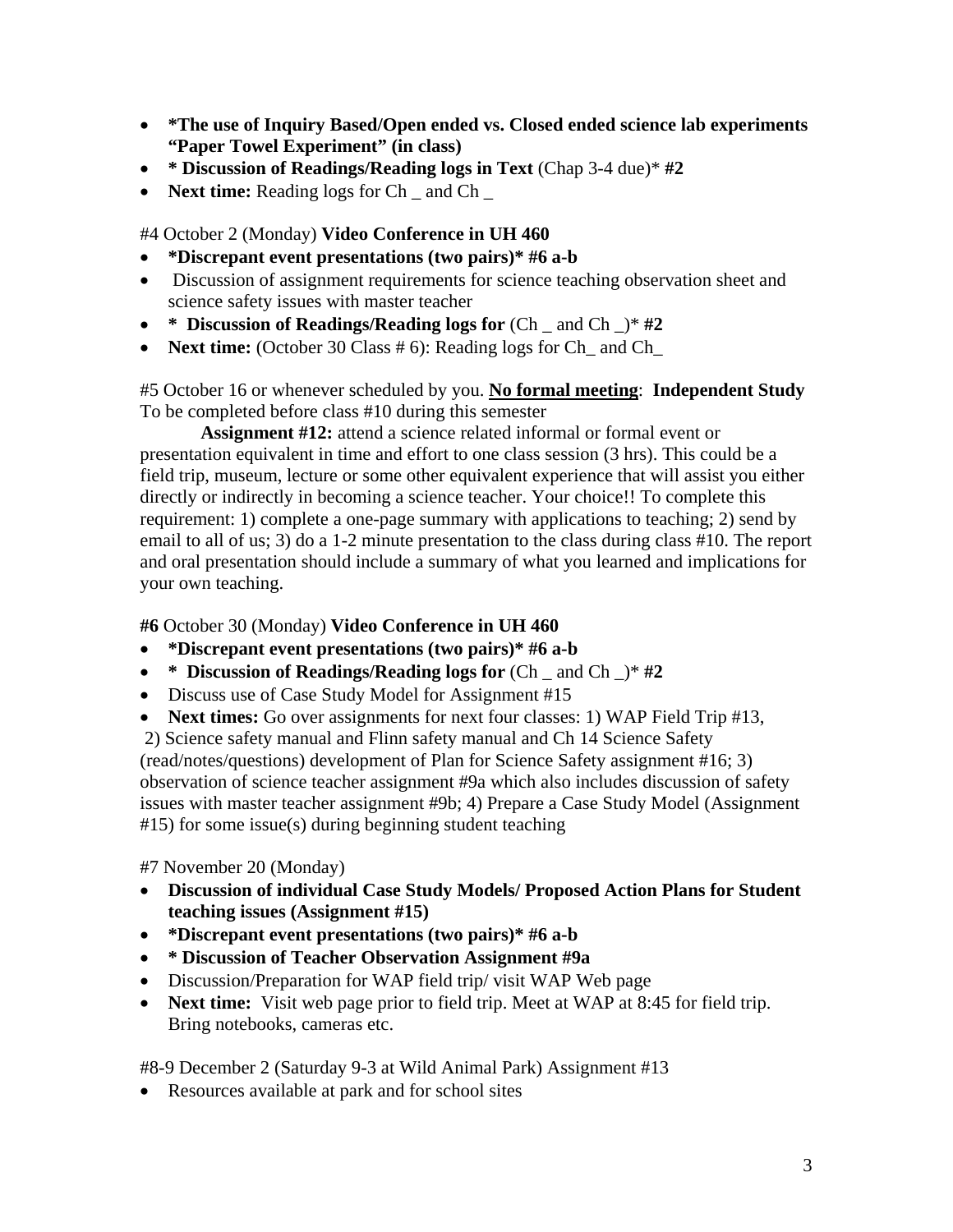- Implementation and analysis of grade level WAP curriculum guides
- Strategies for doing animal observation studies
- **Next time: 1) Science safety: readings (Flinn, State Dept, Ch.14); 2) Presentation of Plan for Science Safety; 3) Case Study action plan outcomes**

# 10 December 6 (Wednesday)

- Discussion/Questions from **Science Safety Manual or Flinn Scientific (see web site) (California State Dept of Ed—optional)/Ch 14**
- • **\*Discussion of safety issues with master teacher #9b**
- **\*Presentation of Plan for Science Safety #16**
- **\*Case study action plan outcomes/discussion of issues in student teacher: action plan findings (be prepared to be specific) #15**
- Instructor Evaluations

## **Spring Semester: (Proposed Sessions/ times TBA) assignments due this semester that should be completed during intercession:**

- \*Internet resources #4 for science evaluation (please review three sites and include 1) copies of URL and a representative page; 2) justifiable rating and rationale (1-5); 3) applicable to you as a teacher or your students; i.e. how would you use it)?
- **\*Video resources #5 (Annenberg/Lucas/Video/DVD)** bring and discuss three resources from above 1) strengths and weaknesses; 2) rating and rationale (1-5) 3) potential application to science classroom
- **Science related personal reading #11** send title, other information including short summary/application and personal rating/review (due anytime during the semester) Discussion in class in class.

# **Assignments for EDSS 545 A and B (by number)/Requirements:**

 The final grade for part A and B will be the % of total points earned that semester converted to a letter grade (90-100=A etc.) Assignments are due on time and will penalized heavily if completed late.

1) Attendance/participation (5 pt. per class) (100 pts.)

2) Science Methods Text Readings/Discussion/Notes (12 readings @ 3pts. =36

pts)

3) Jigsaw of science frameworks and standards (10pts)

4) Evaluation sheets on 3 best practices in Science video's (5 pts)

5) Evaluation of Science Internet sites (5 pts)

6) A-B Inquiry---Discrepant event reflection/ presentation(s) (10 pts)

7) Science lab SDAIE modification and action research findings (20 pts)

8) Development of an outline for a Plan for Science Safety (10 pts)

9) A-b Observation of science lesson and evaluation of science safety strategies  $(10 + 5 \text{ pts} = 15 \text{ pts.})$ 

 10) Development and implementation of authentic assessment and comparison to traditional assessment (action research findings) (20 pts)

11) Book Report on high interest science book (5 pts.)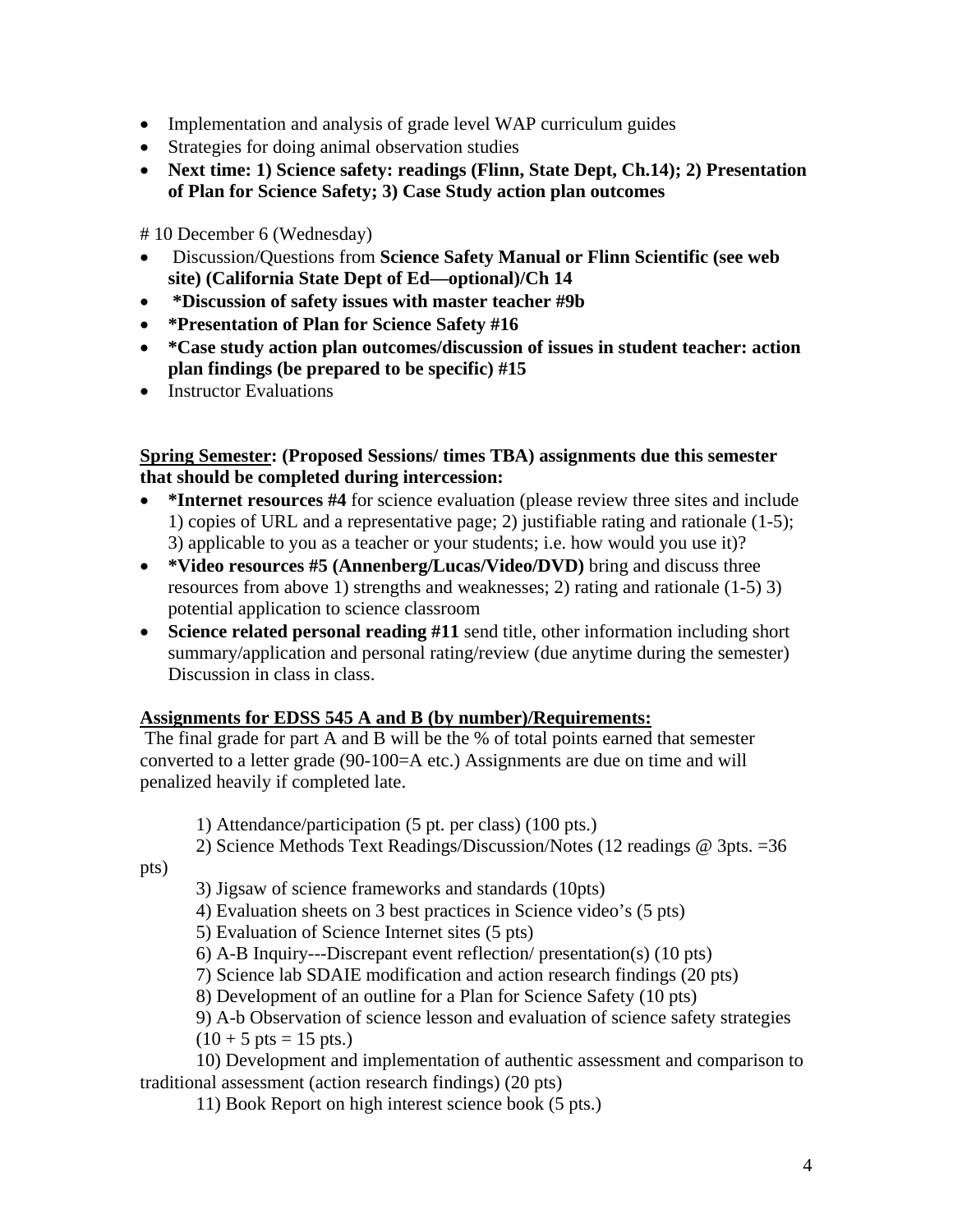12) Open ended science related event both semesters (10  $\omega$  2 = 20 pts)

 13) Strategies for implementing field trips at the high school level (WAP visit and Reuben Fleet Museum  $2@ 15$  pts = 30 pts.

14) Researching and presenting a current topic in science = 10pts.

 15) Two Case Studies per semester: Issues in student teaching and proposed action plans =(5 +5=10 pts  $@2 = 20$ .)

## **Point's summary for EDSS 545 A and B:**

**EDSS 545 A: Fall Semester: Assignments #1 (50 pts); #2 (30 pts); #3 (10 pts); #6 (10 pts); #8 (10 pts) #9 a-b (10+5); #12 (10 pts); #13 (15 pts); #15 (10 pts); = 160 pts. Total** 

**EDSS 545 B: Spring Semester: Assignments #1 (50 pts); # 2 (6 pts.); #4 (5 pts.); #5 (5 pts.); #7 (20 pts.); #10 (20 pts.); #11 (5 pts.); #12 (10 pts.); #13 (15 pts); #14 (10 pts); #15 (10 pts) = 156 pts. Total** 

## **Overview of Assignments (by number):**

**Assignment 1 Attendance** (each class counts 5 points) In the event of an absence any assignments due that night could receive only 50 % of the potential credit (if made up) since you were not there to interact and discuss the assignment.

**Assignment 2 Science readings in texts** (36 points) each chapter is assigned a value of three points that includes your notes (summary of major points, reflections, questions) and discussion of these with your colleagues.

## **Assignment 3 – California Science Framework and Standards** (10 pts)

Spirit of the assignment: How to teach science to all students by understanding how to apply standards to an inquiry based curriculum appropriate to a subject area to read a portion of the California Science Framework and the Standard for a particular science subject area for grades 9-12. You will write your individual response to the readings. Then you will work with your subject level team to prepare and do a presentation to the class. It's important that you do the reading and the write-ups BEFORE you meet with your team.

## 3a **Framework summary response** 3 points

- Individually: Read the California Science Framework. For the standards chapters read only the subject area standards for high school subject area (9-12) that you are assigned i.e. Physical Science, or Life Science or Earth Science Think about the readings holistically.
- Write about a page for the non-standards chapters, in your own words, that answer these questions: What do you think are **the most important** ideas addressed in the reading? Were there any ideas in the reading, which were very new to you, and have a question about (or) which you disagreed?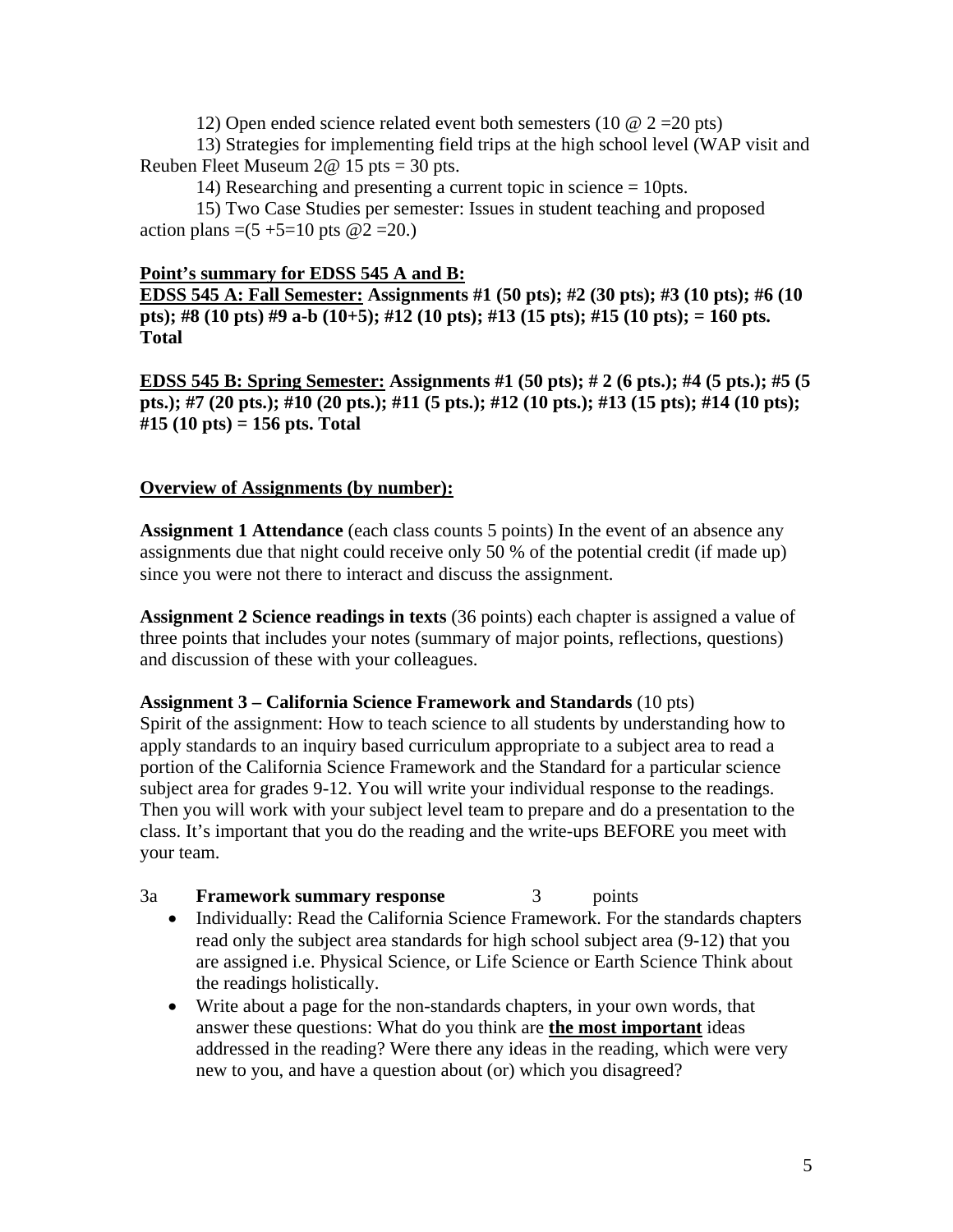3b **Science subject standards response (only your subject area)** 2 points

- Using the standard for your chosen subject, (assume a general course) pick one standard from physical science, or life science, and or earth science. 1) Choose and write the standard; 2) come up with a brief description of an activity those students in that subject area can do and 3) state which Investigation and Experimentation standard it address for that subject.
- In addition, 4) write a short paragraph on how this lesson might incorporate other ideas discussed in other chapters in the California Frameworks. For example, one chapter addresses the use of technology in science. Your lesson might incorporate the use of a remote data recorder for pH in a stream environment and using this data to graph the outcomes on a computer. You might have to receive professional development training (another chapter in Frameworks) to learn how to use the remote data recorder and the graphing software. Both of these ideas might be addressed in this section
- 3c. Team preparation and presentation 5 points
	- Get together with your team by subject area (chemistry, physics, biology or earth science). Look at the activities that everyone wrote up for Assignment 2b. Choose one that your team feels is the best representation of the application of the standards/frameworks
	- As a team, write up a lesson plan for the activity stating the standard(s) (with objectives, activities, assessment,). This lesson plan should also try to integrate the ideas from the individual team chapters 4-11 as discussed in 3b above. Put it on chart paper or an overhead transparency so it can be easily presented to the class.
	- As a team, think about the entire set of standards for the subject area. If you only had time, as a teacher, to do half of it with your students, which half would you do, and why? Make a list to present to the class, and be prepared to give your reasons for your choices.
	- In 8 minutes or less, present your creative lesson plan and standards choices. Be prepared to explain why your science lesson plan represents a standards based, student centered, inquiry based concept and why your chose the particular lines or sections from the standards to teach.

## **Assignments 4 and 5 (Evaluation and Use of Technology Resources) Assignment 4 (Internet Sites) (5pts); Assignment 5 (Best Practices in Science Videos) (5pts)**

Spirit of the Assignments: individually explore Internet and video science resources; rate them and provide feedback to classmates regarding their potential use.

For assignment #4 explore in detail at least three internet sites; for assignment #5 explore the Annenberg and (or) the Lucas internet site for Best Practices in Science Teaching and one video/DVD resource and prepare the following for each (three in all):

- 1) Name/ access information (so someone else can access)
- 2) Rating 1-5 with justification for use by teacher, student (appropriateness for what subject or level)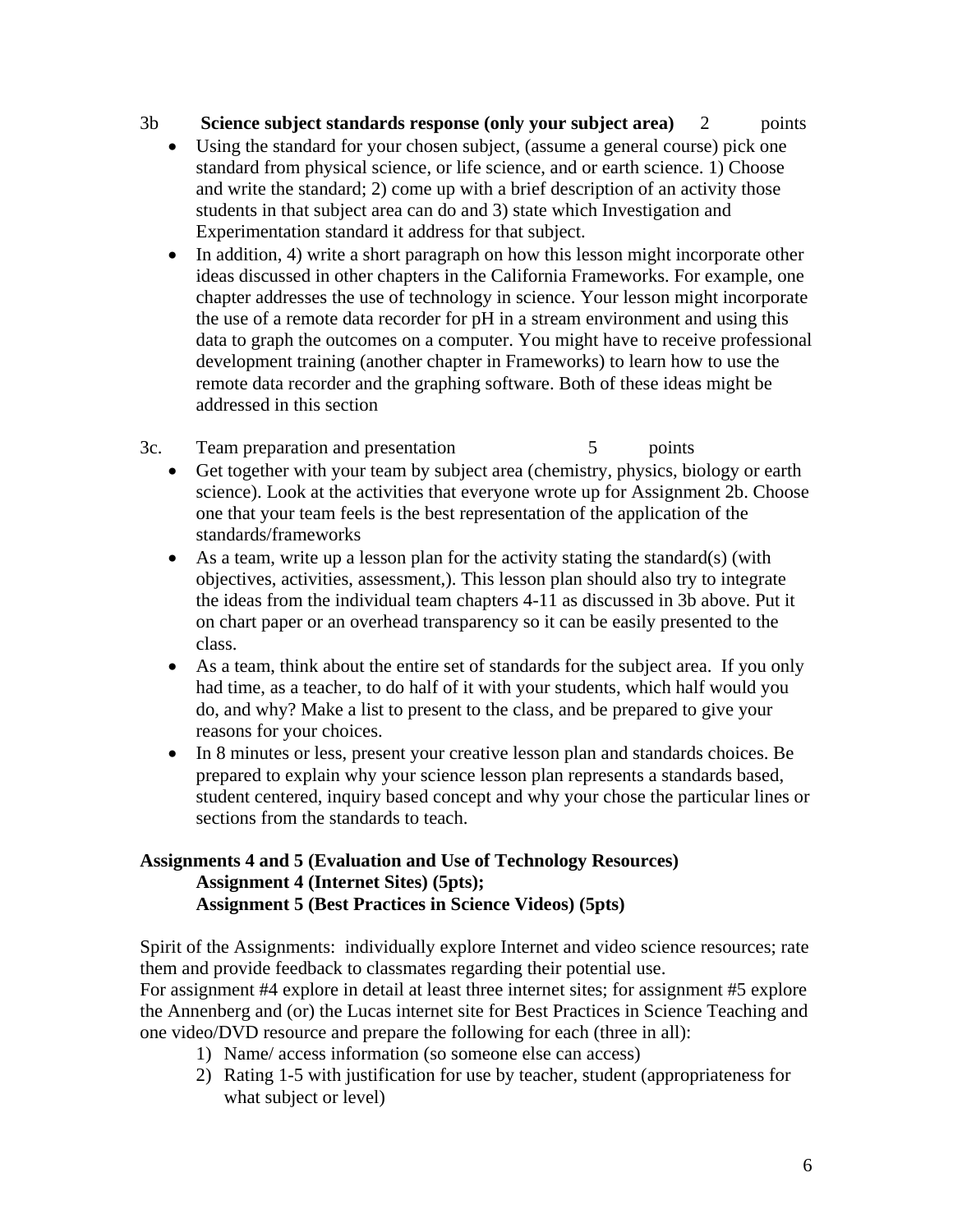3) How would you use it

4) Electronic documentation so the technology director can collect and send complete copies to all

## **Assignment 6: Inquiry based Discrepant Event Presentation** (10 pts)\

Spirit of the Assignment: to develop and teach a particular kind of a science inquiry lesson that teaches both sciences thought processes and science content. You will practice your discrepant event on at least middle or high school age student and reflect on the child's responses and what they indicate about how much he/she understood. Working by yourself or with a partner you will actually present your discrepant event to the class and give a copy of the lesson plan to each class member. After all the discrepant events have been presented, you will take a quiz to demonstrate that you personally learned the important science concepts that were presented.

# 6a. **Discrepant Event Lesson Plan and Presentation** 5 points

- Working by yourself, or with a partner, find a discrepant event to do. You can get one from Discrepant Events, by Keating, or go to a bookstore or the children's section of the library and look for books on Science Tricks, or Science Magic.
- Get together the materials needed for the discrepant event. (If you can't get certain things, look for another event to do.)
- Practice doing the event. (If you can't get it to work, you may need to find another event to do.)
- Make sure you understand the science behind the event. If you got it from an Internet website, there may be background info on the site.
- Do your discrepant event with at least one middle or high school age student and take careful notes on the student's responses. (This ties in with Assignment 6b.)
- Present your DE to the class. (You may discuss your findings from the pre-event DE with the student as part of this presentation. You are limited to 15 minutes presentation time.
- After presenting your event, give a copy of the DE lesson plan to each member of the class your individual journal to the instructor (see 6B)

# 6b. **Discrepant event journal (Reflection on Pre-Event)** 5 points

- After you have done your pre-event discrepant event with a student, look at your notes and think about how it went. (You may realize that your event needs to be modified before you do it with the class.)
- Write a description of what happened, with special attention to what the student said and did. Analyze the student's response: what portions of the event did the student understand (not understand) what was happening? Did they understand the underlying science concept? What modifications to what you say or do might be necessary for better understanding?

## **Assignment 7: Science Lab (SDAIE) modification using the action research model) (20 pts)**

Spirit of the Assignment: take an existing science lab or activity and rewrite it to be more appropriate particularly by second language learners (use SDAIE techniques). Evaluate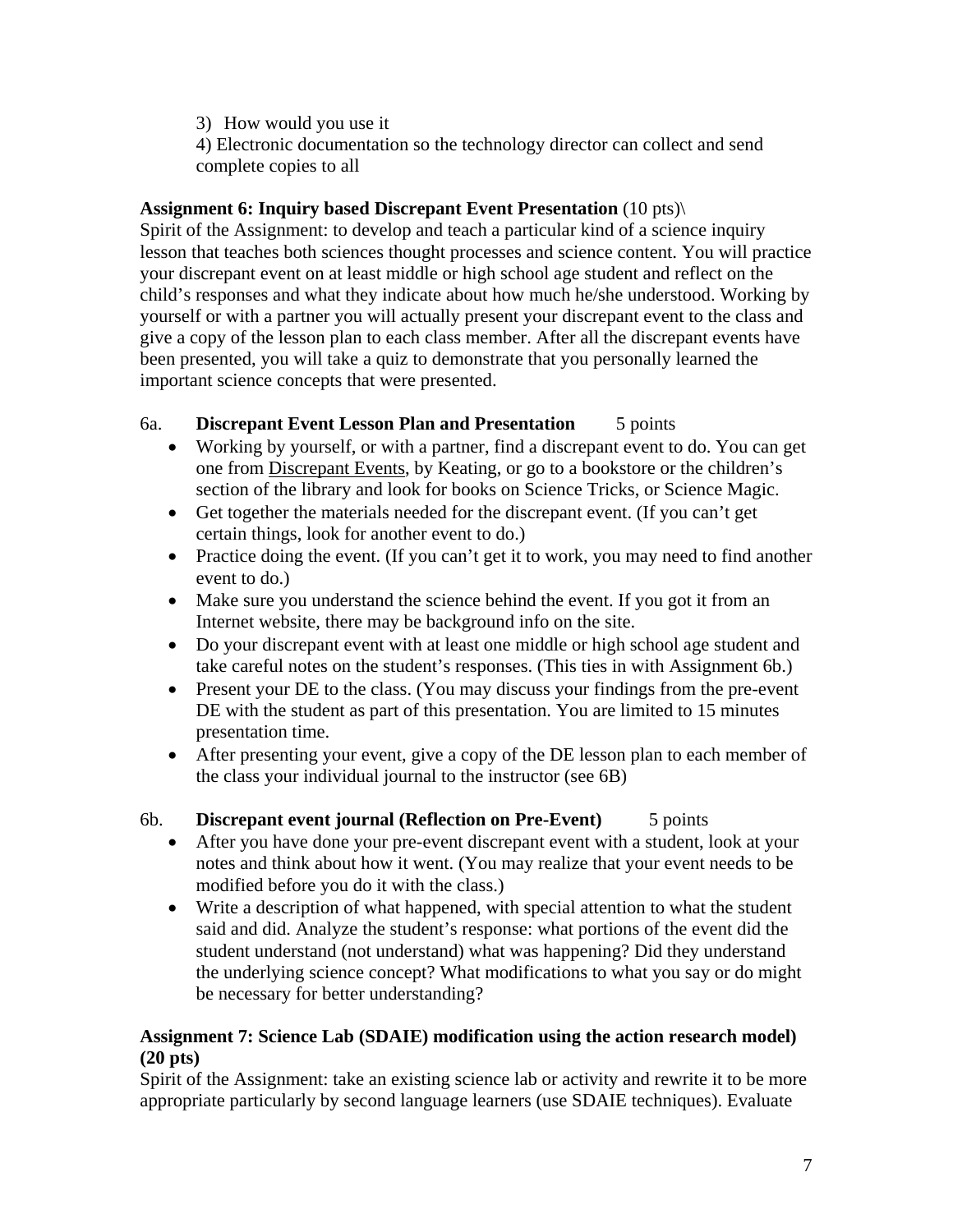using the action research model by comparing outcomes of experimental lab (SDAIE) with control (original lab or activity). See suggested for ideas in Choate Ch 13.

For the assignment: Use the SDAIE lab or activity you have prepared and incorporate it into a class during advanced student teaching and compare it to outcomes from a control class using the original lab or activity (10 pts total). For your presentation: 1) bring overhead copy of original science lab or activity and revised SDAIE lab (6pts); 2) List of changes/ adaptations you made (4pts); 3) Design an action research proposal using the design explained in class. This will be presented prior to implementation in class for input from classmates and instructor (5pts). 4) Present the findings (triangulated data) by comparing various outcomes from the two lab classes one, which used original lab (control) and another who used the modified SDAIE lab (experimental). Some tools for measuring the success (lack of success) of the lab approaches might be: teacher observations, focus groups, and student assessment of understanding, Quickwrite and class discussions. Discuss briefly your findings (5 pts).

### **Assignment 8 Readings in Science Safety (Flinn/California State Dept.) and Development of a personal outline Plan for Science Safety (10 pts)**

Spirit of the Assignment: Use your readings from the safety manuals/documents and interview with the science teacher to propose an outline of a **Plan for Science Safety** that you will (can) use within your science discipline. This might include: safety contracts, demonstrations, laboratory protocols, etc.

## **Assignment 9 a-b Observation of science lesson and teaching strategies and use of science safety within the curriculum**  $(10 + 5 \text{ pts} = 15 \text{ pts})$

Spirit of the assignment: to intelligently observe a science lesson. During your observation/participation time you will find a science teacher who may or may not be your own master teacher. You will 1) 9A: interview the teacher before and after the lesson. If possible, it's good to also talk with some of the students after the lesson (see guidelines for 9a below (10 pts); 2) 9B: address with the teacher the specifics of how she (he) approaches science safety. This might include as a minimum: lesson plans they use to teach safety, lab safety contract, general rules used, and any general experiences in dealing with science safety). Collect samples if you can and include what you would do in your classroom to address science safety (5 pts). You will put both of these responses (9A-B) together with your own observations and conclusions to write your report.

## **General guidelines for completing 9 a (10 pts)**:

GENERAL INFORMATION: grade level, district, description of the activity.

BEFORE (Interview)

- How did the teacher come to do this lesson?
- How did he/she pick the topic?
- Where did the materials come from?
- In general, how does the teacher think the students will respond to the lesson?
- Identify some students in the class who will like this lesson and do well on it.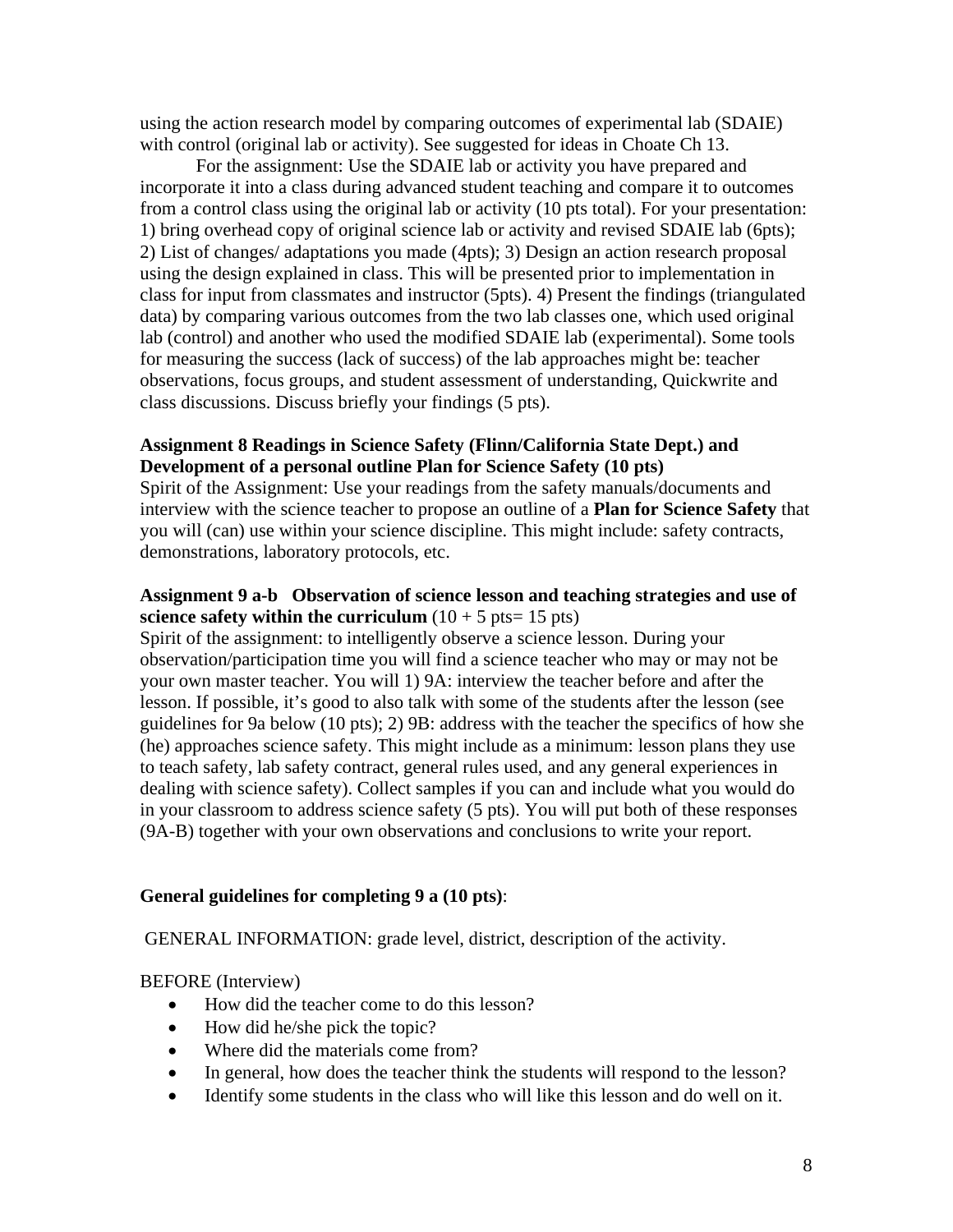• Identify some students who might have difficulty, either cognitive or behavioral and describe the problems they are likely to have and how the teacher might adapt for them

DURING (observation)

- Is there a written or unwritten plan for this lesson?
- What are the objectives (if this/these are unstated, you will have to figure them out)
- How does the teacher know that the objectives were met at the end of the lesson (formative or summative assessments)?
- How does the teacher know as the lesson is going on whether the students are getting it? (Formative i.e. checking for understanding)
- Does the teacher make any adaptations to address the needs of the children who have difficulty?
- Can you clearly follow the procedures the teacher is using and the understanding of the science concept and do they relate directly to the objectives?

AFTER (interview teacher, and if possible, some students)

- How did the lesson go?
- Did the teacher correctly predict the performance of specific students?
- Did the adaptations (if there were any) work?
- How about the class as a whole were the students engaged?
- Did they learn the skills and or content?
- How does the teacher know whether they got it or not?
- Were there any logistical problems?

If you taught this lesson, how would you change it? (Include as many things as you can think of. Even if the lesson was wonderful, come up with at least one modification of your own.) Remember, there is no such thing as a perfect lesson.

## **General Guidelines for completing 9B (5pts) (Science Safety in the Science Curriculum)**

Address with the teacher the specifics of how she (he) approaches science safety. This might include as a minimum: lesson plans they use to teach safety, lab safety contract, general rules used, and any general experiences in dealing with science safety). Collect samples if you can 9B and include your own comments on what you would do (5 pts).

## **Assignment #10: Comparison of the use of authentic assessment vs. traditional assessments in Science using the Action Research model (20 pts)**

Spirit of the assignment: During advanced student teaching prepare both an authentic and traditional assessment (that address the same standards and science content) and include their rubrics and implement them in an actual science lesson. Design an action research plan to evaluate the findings comparing two classes (control and experimental). Describe the strengths and challenges that you found in using this as an assessment.

For this assignment be prepared to discuss and include as part of the discussion: 1) a copy of the actual lesson plan; 2) a copy of the two types of assessments and rubrics you used (with student outcome examples if possible) (10 pts); 3) action research design proposal that incorporates at three instruments (triangulation) (5pts) 4) the triangulated